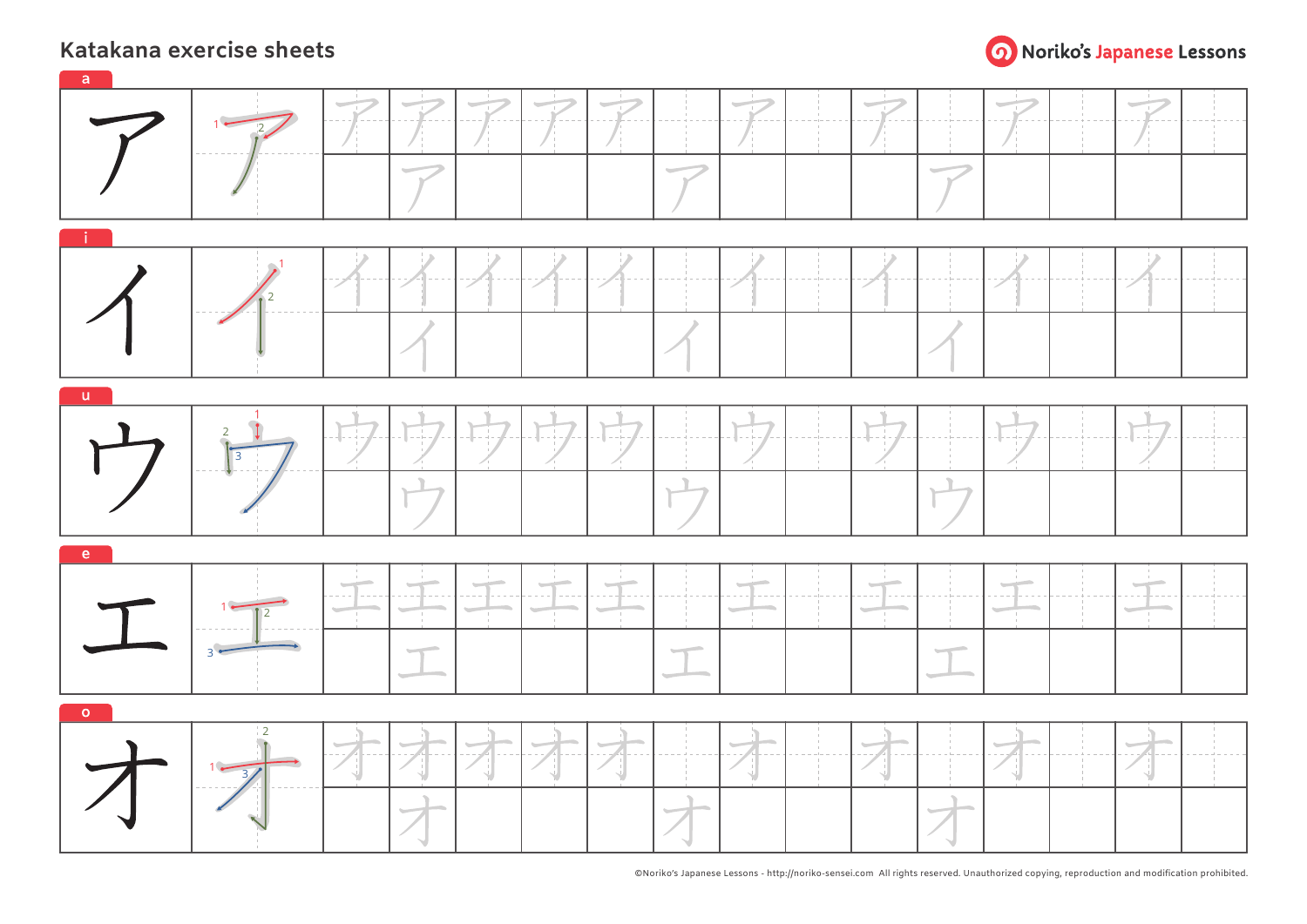

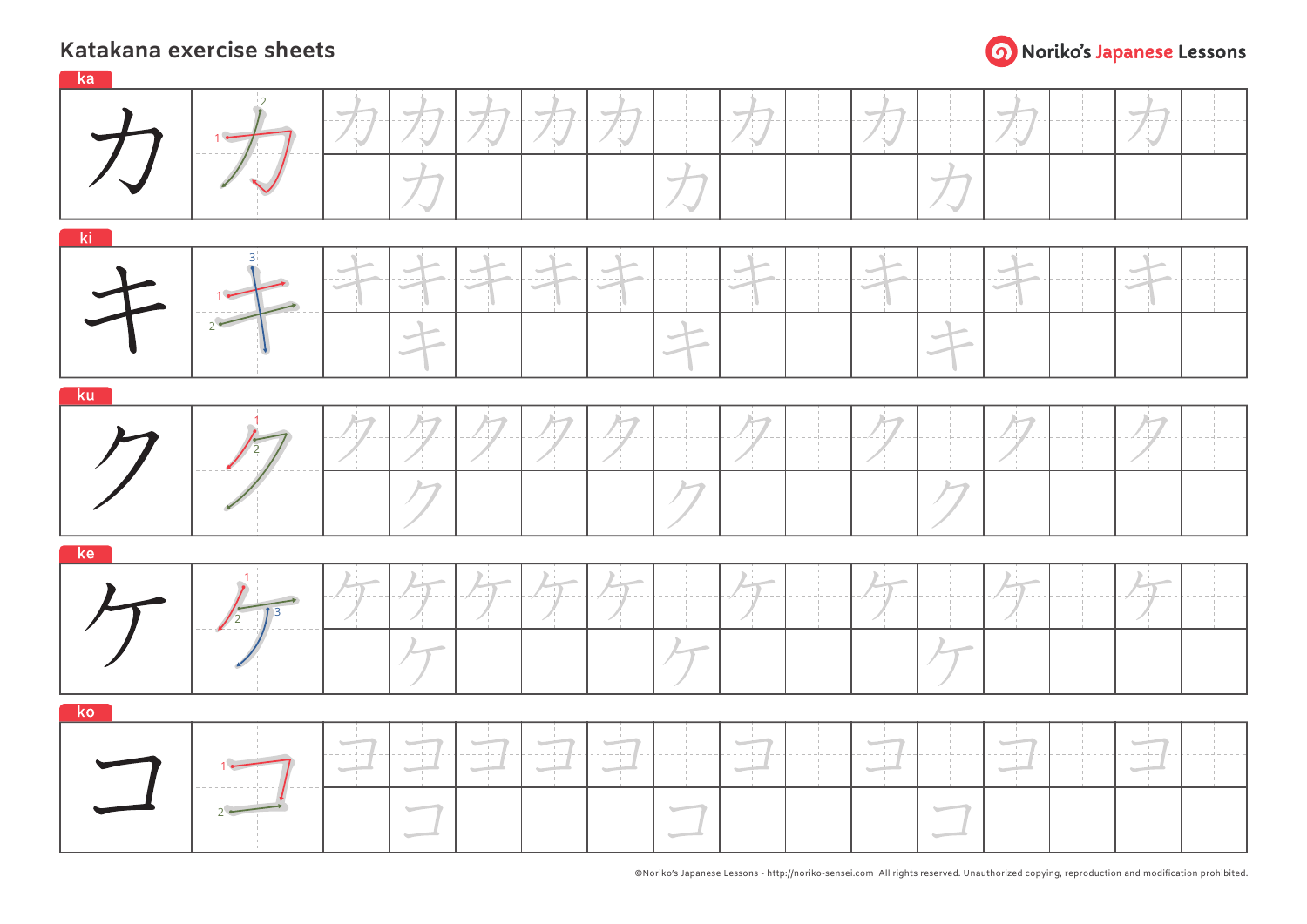

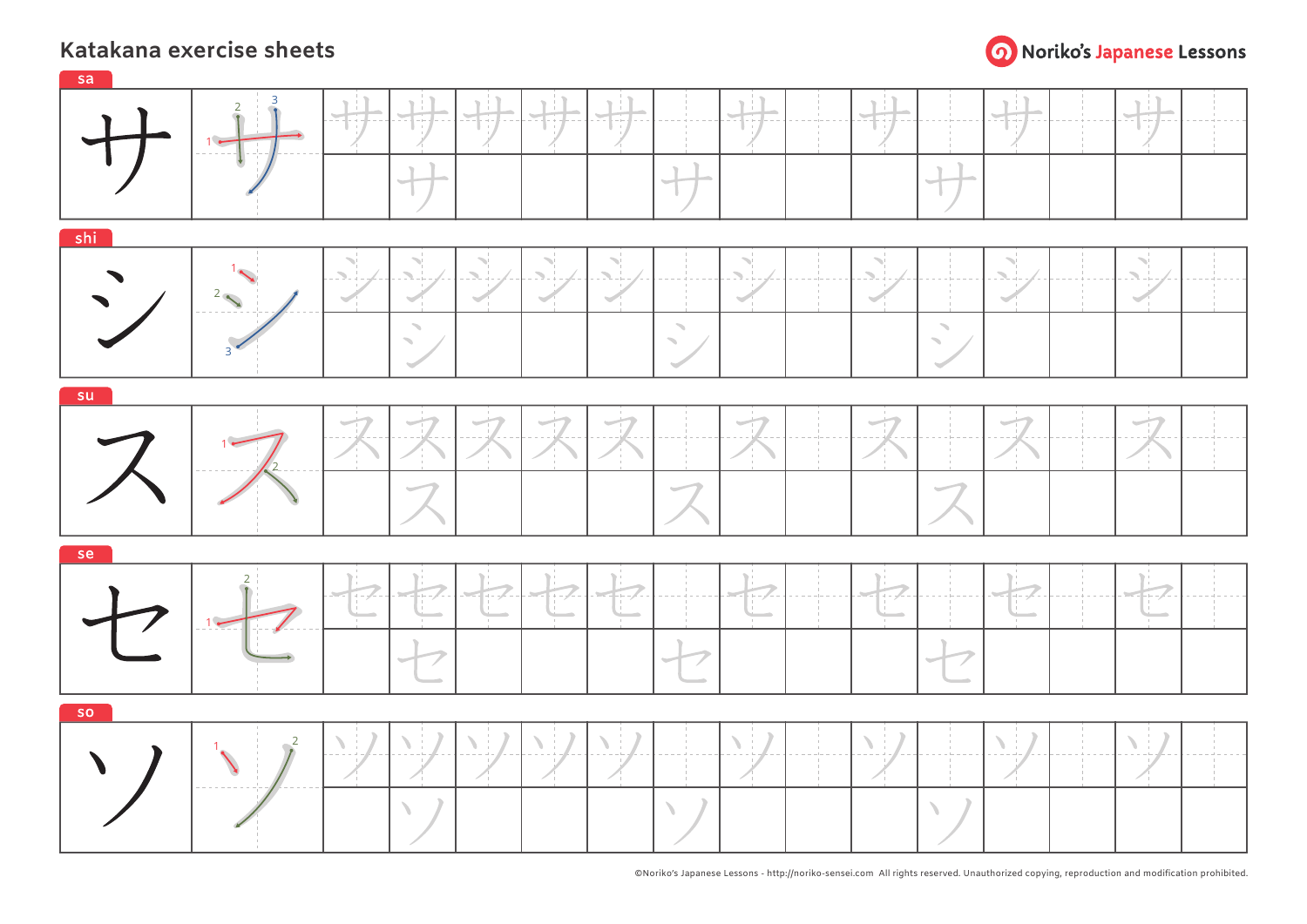

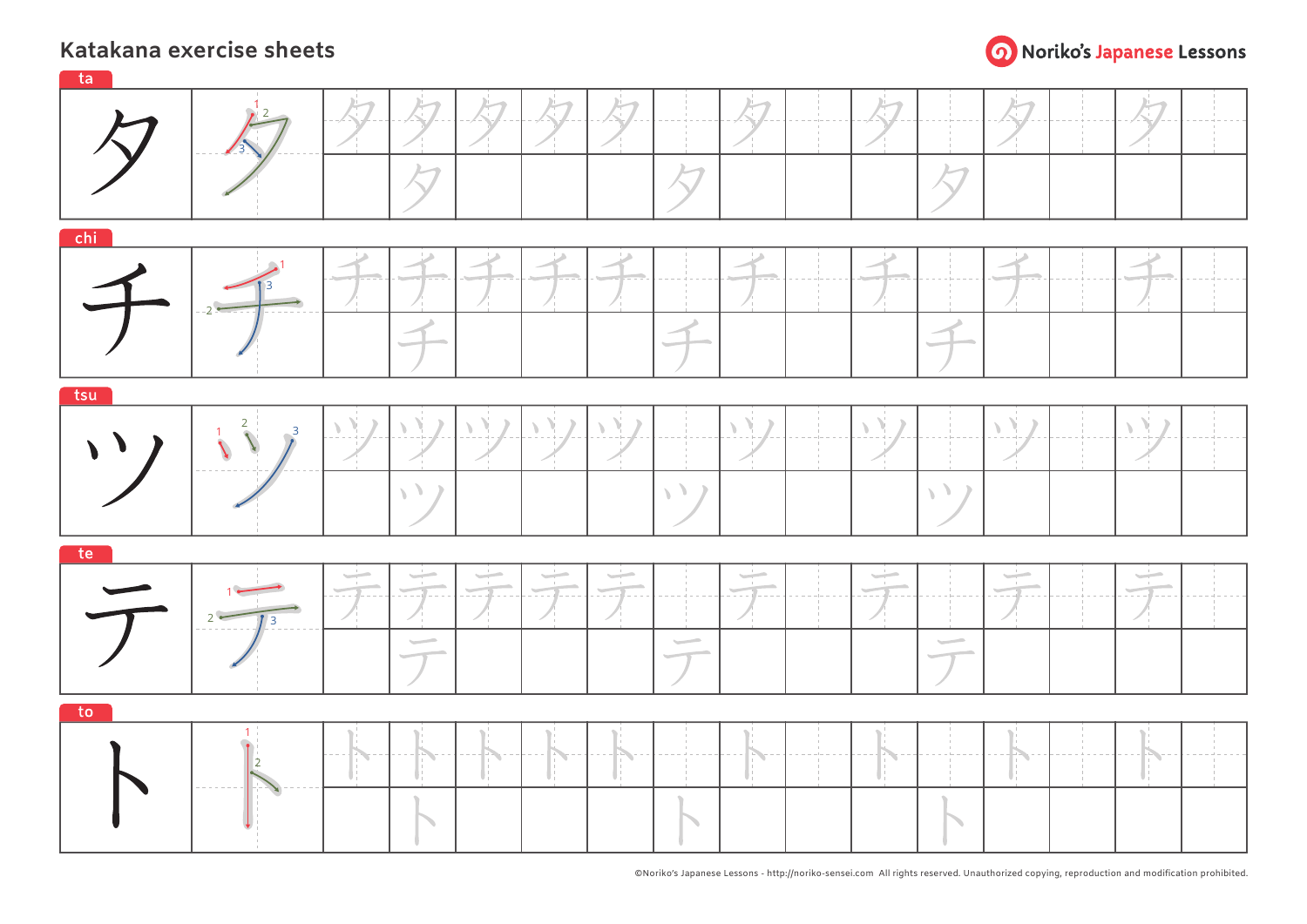

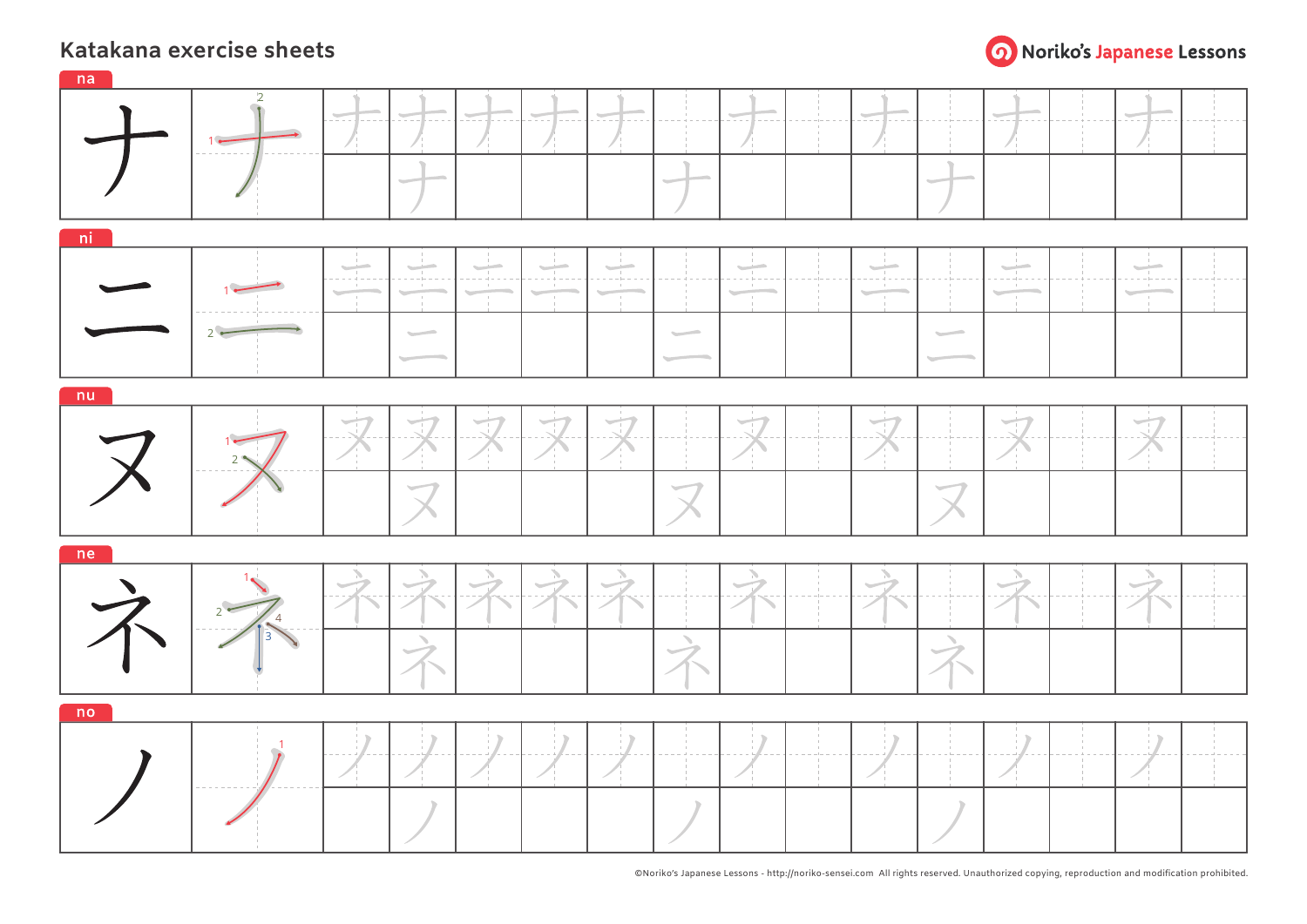

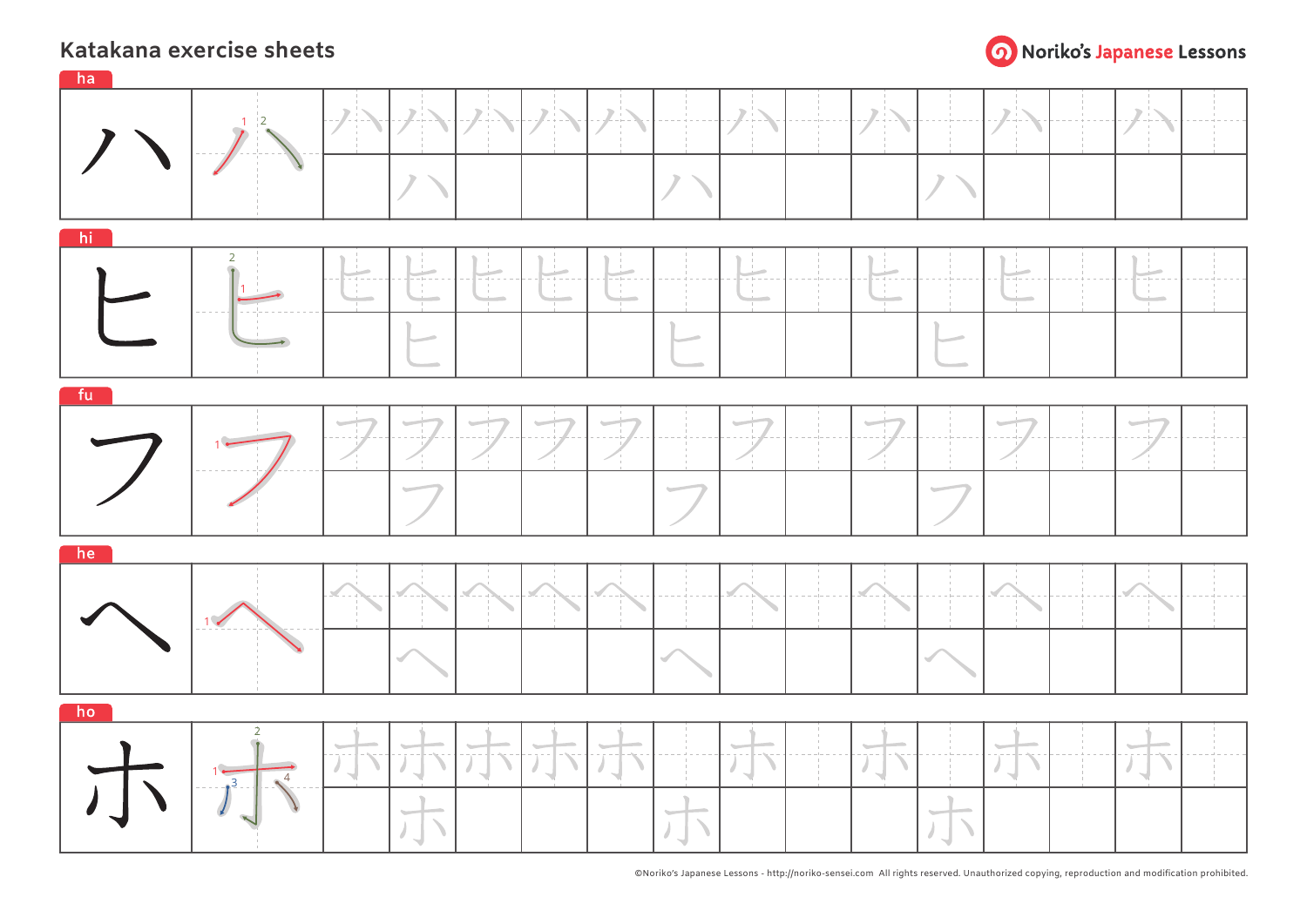

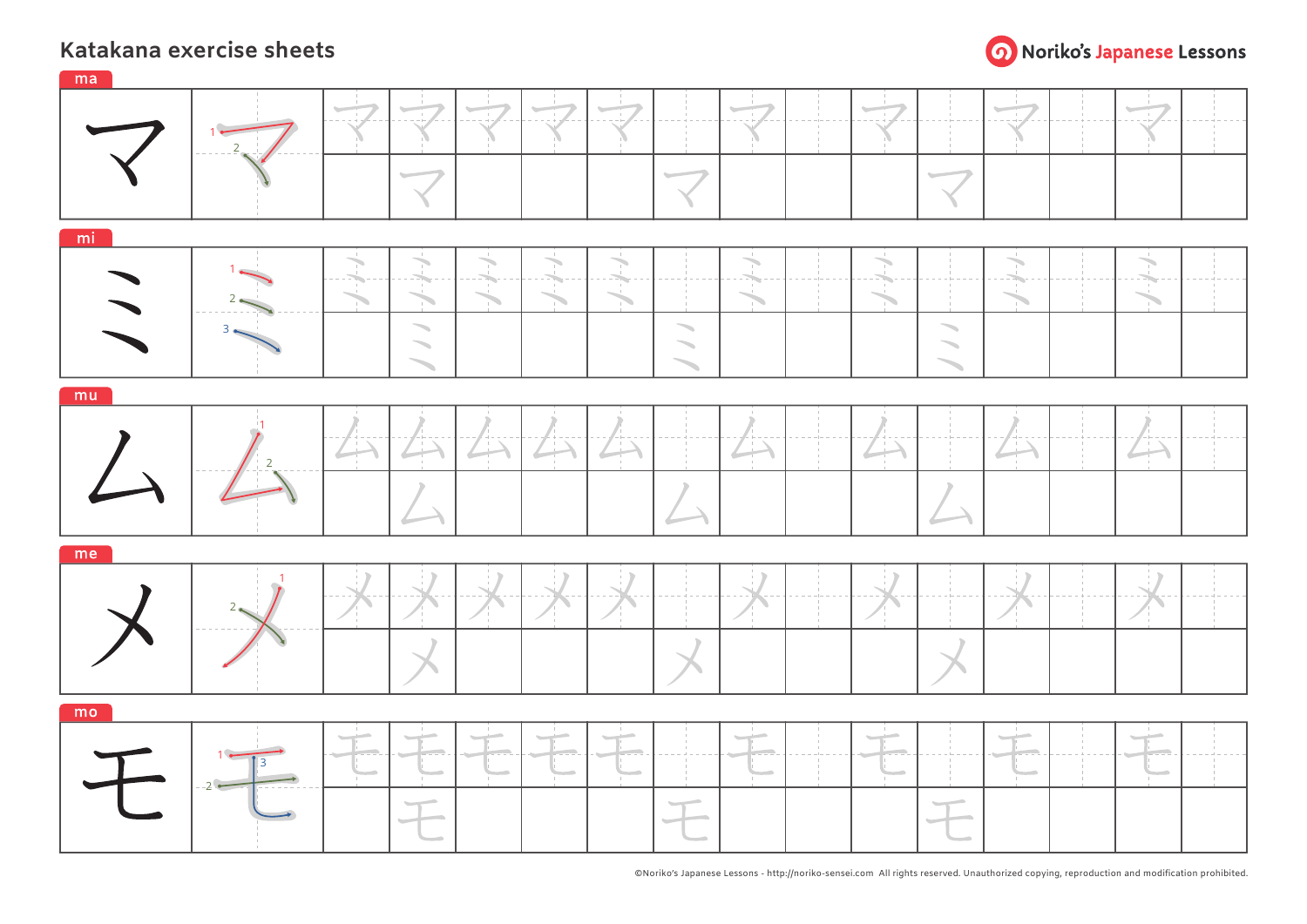

|     | $\overline{L}$ | 777777777777 |               |   |                                                                                                                          |                          |  |               |        |  |                                   |  |           |  |   |  |
|-----|----------------|--------------|---------------|---|--------------------------------------------------------------------------------------------------------------------------|--------------------------|--|---------------|--------|--|-----------------------------------|--|-----------|--|---|--|
| yu  |                |              |               |   |                                                                                                                          |                          |  |               |        |  |                                   |  |           |  |   |  |
|     |                |              | $\frac{1}{2}$ |   |                                                                                                                          |                          |  |               | $\Box$ |  |                                   |  | $\bigcap$ |  |   |  |
| yo. |                |              |               |   |                                                                                                                          |                          |  |               |        |  |                                   |  |           |  |   |  |
|     | $\Box$         |              |               | Ŧ | 국                                                                                                                        | $\overline{\phantom{a}}$ |  | $\frac{1}{2}$ |        |  | $\left \frac{1}{\sqrt{2}}\right $ |  |           |  | Ŧ |  |
|     |                |              |               |   | $\begin{array}{c} \begin{array}{c} \begin{array}{c} \end{array} \\ \begin{array}{c} \end{array} \end{array} \end{array}$ |                          |  |               |        |  |                                   |  |           |  |   |  |
|     |                |              |               |   |                                                                                                                          |                          |  |               |        |  |                                   |  |           |  |   |  |
|     |                |              |               |   |                                                                                                                          |                          |  |               |        |  |                                   |  |           |  |   |  |
|     |                |              |               |   |                                                                                                                          |                          |  |               |        |  |                                   |  |           |  |   |  |
|     |                |              |               |   |                                                                                                                          |                          |  |               |        |  |                                   |  |           |  |   |  |
|     |                |              |               |   |                                                                                                                          |                          |  |               |        |  |                                   |  |           |  |   |  |
|     |                |              |               |   |                                                                                                                          |                          |  |               |        |  |                                   |  |           |  |   |  |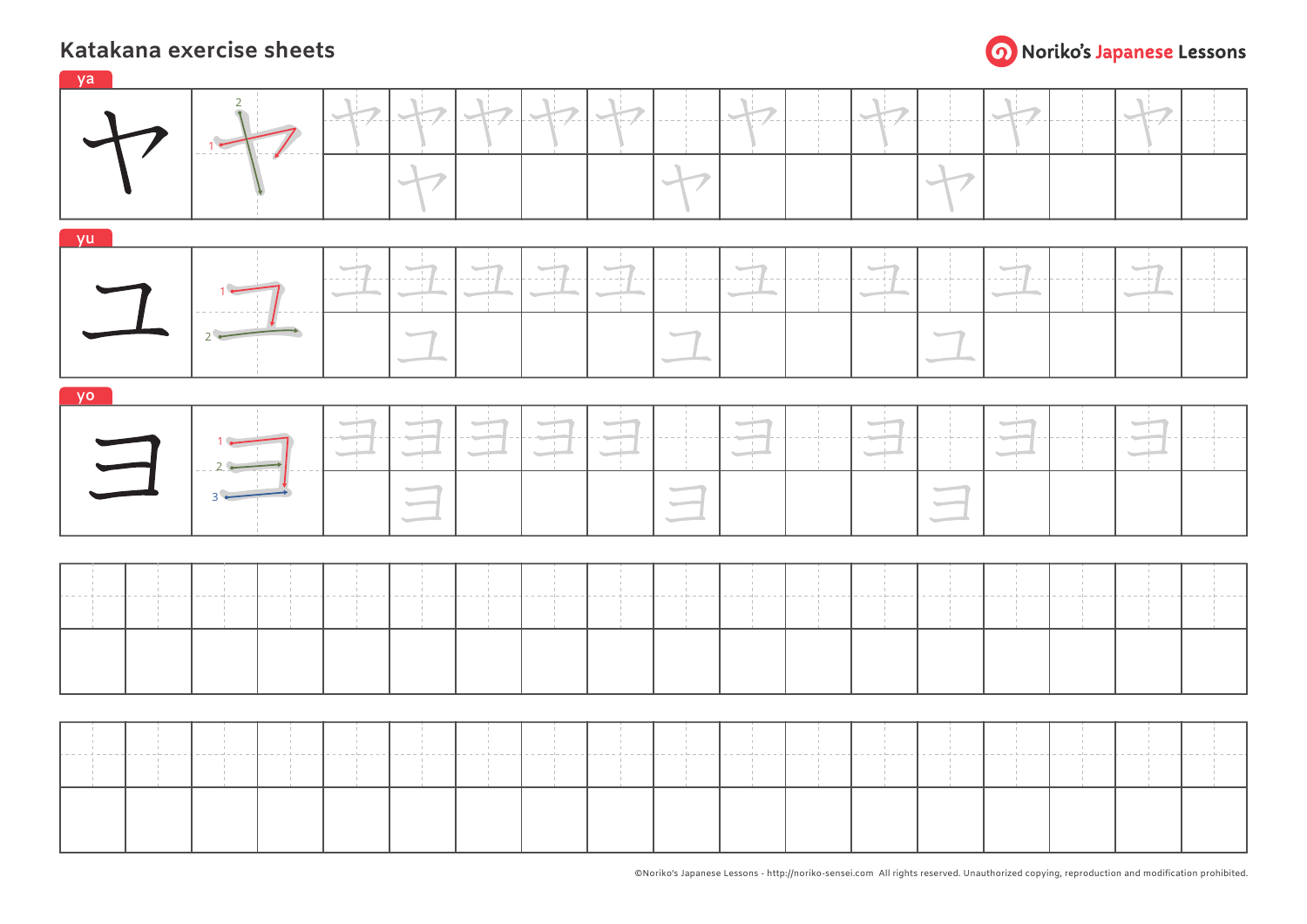

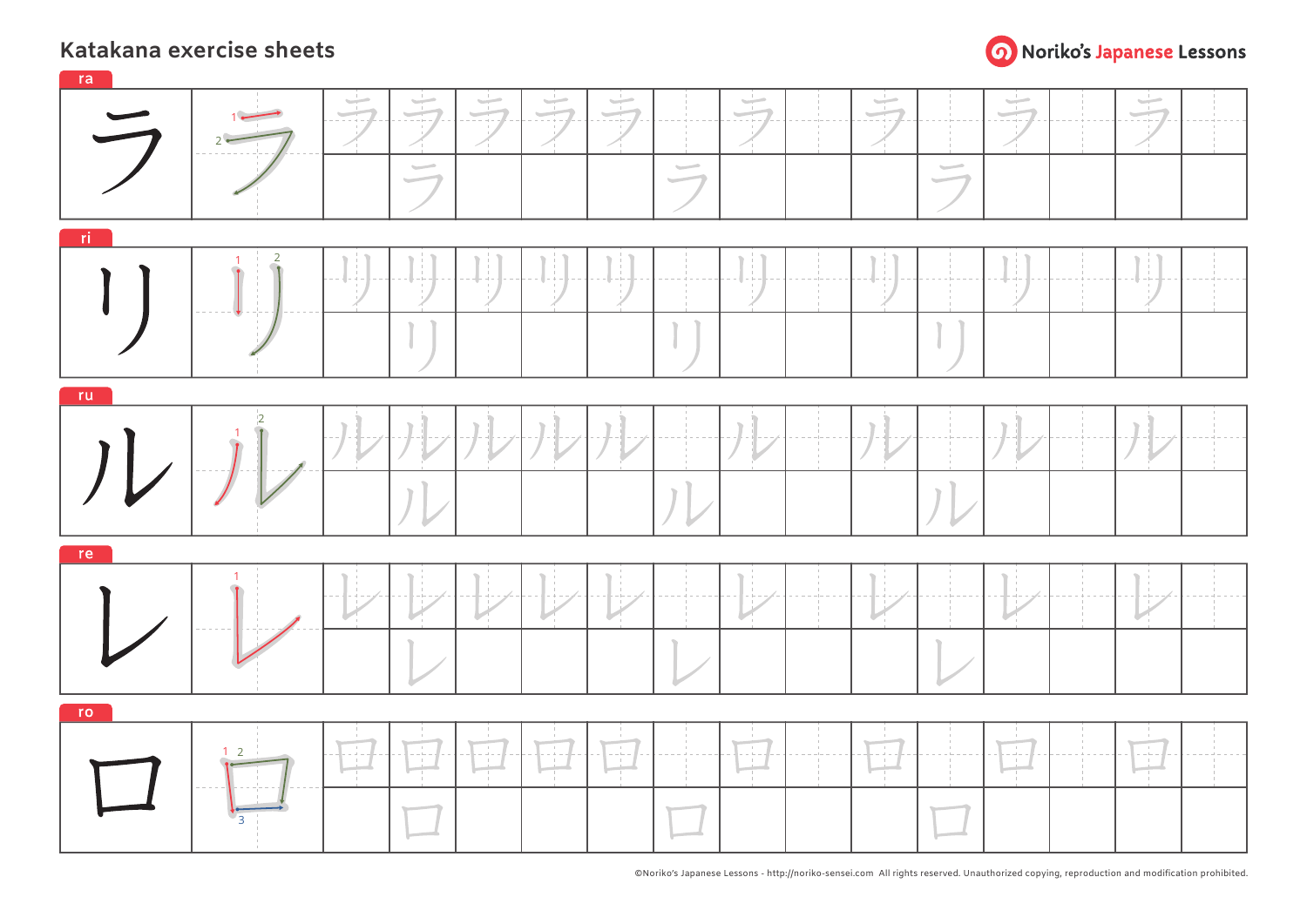